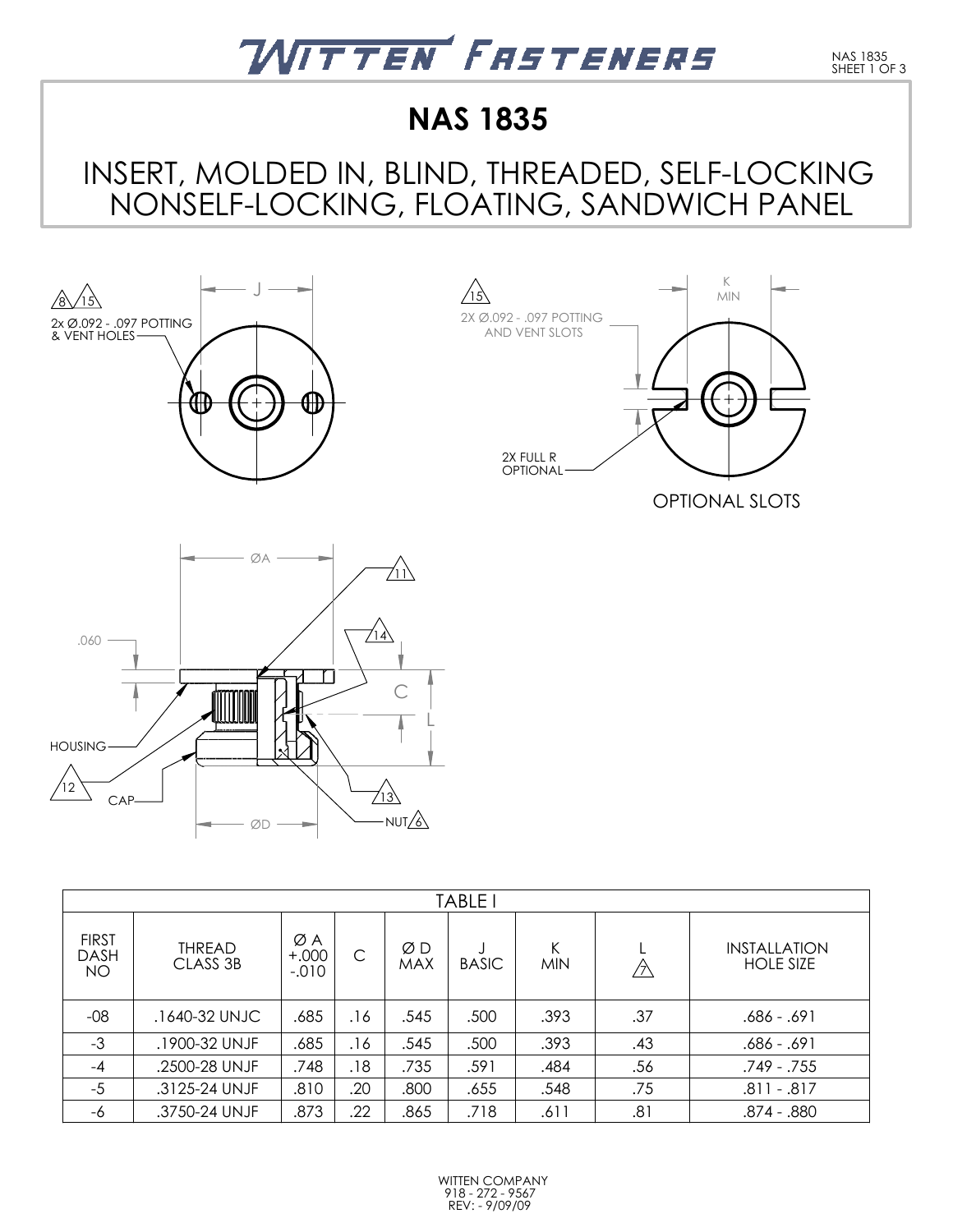# ITTEN FASTENERS

**NAS 1835**

### INSERT, MOULDED IN, BLIND, THREADED, SELF-LOCKING NONSELF-LOCKING,FLOATING, SANDWICH PANEL

#### MATERIAL:

- NUT: CARBON STEEL PER ASTM-A-108, ASTM-A-576, OR MATERIAL COMPOSTION PER FED-STD-66. ULTIMATE TENSILE STRENGTH 85 KSI MINIMUM. CORROSION RESISTANT STEEL TYPE 303 (UNS S30300) PER ASTM-A-582.
- HOUSING: CARBON STEEL PER ASTM-A-108, ASTM-A-576, OR MATERIAL COMPOSITION PER FED-STD-66. ULTIMATE TENSILE STRENGTH 85 KSI MINIMUM. ALUMINUM ALLOY, GRADE 2024 (UNS A92024) TEMPER T4 OR T351 PER QQ-A-225/6. CORROSION RESISTANT STEEL, TYPE 303 (UNS S30300) PER ASTM-A-582.
- CAP: ALUMINUM ALLOY, GRADE 3003-0, 3003-H14 (UNS A93003) PER QQ-A-250/2, 5052-0,5052- H32 (UNS A95052) PER QQ-A-250/8, OR 6061-0 (UNS A96061) PER QQ-A-250/11.
- FINISH: CARBON STEEL CADMIUM PLATE PER SAE-AMS-QQ-P-416, TYPE II, CLASS 2. AL ALLOY - HOUSING - ANODIZE PER MIL-A-8625, TYPE I, CLASS OPTIONAL. AL ALLOY - CAP - ANODIZE PER MIL-A-8625, TYPE I, CLASS OPTIONAL OR COAT PER MIL-C-5541, CLASS 3 OR CLASS 1A. CRES - PASSIVATE PER ASTM-A-967.SILVER PLATE PER AMS 2410 OR AMS 2411 OR CADMIUM PLATE PER SAE-AMS-QQ-P-416, TYPE II, CLASS 2.

SOLID FILM LUBRICANT PER AS5272, TYPE 1, APPLIED TO NUT ONLY.

CODING: NO LETTER AFTER BASIC NUMBER INDICATES CARBON STEEL NUT AND HOUSING, CADMIUM PLATED. SUFFIX A TO BASIC NUMBER INDICATES CARBON STEEL NUT, CADMIUM PLATED AND ALUMINUM ALLOY HOUSING, ANODIZED. SUFFIX C TO BASIC NUMBER INDICATES CRES NUT AND HOUSING, PASSIVATED. FIRST DASH NUMBER INDICATES NOMINAL THREAD SIZE, SEE TABLE I. NO LETTER AFTER DASH NUMBER FOR CRES INDICATES PASSIVATE ONLY. SEE NOTE 5. SUFFIX M TO DASH NUMBER INDICATES SOLID FILM LUBRICANT ON NUT. SEE NOTE 5. SUFFIX N TO DASH NUMBER INDICATES NONSELF-LOCKING. SUFFIX P TO DASH NUMBER INDICATES CADMIUM PLATE ON CRES NUT. SEE NOTE 5. SUFFIX S TO DASH NUMBER INDICATES SILVER PLATED CRES NUT. SEE NOTE 5.

EXAMPLE OF PART NUMBER:

- NAS 1835-3M .1900-32 UNJF-3B THREAD, CARBON STEEL NUT AND HOUSING, CADMIUM PLATED WITH SOLID FILM LUBRICANT ON NUT. SELF-LOCKING.
- NAS 1835A3N .1900-32 UNJF-3B THREAD CARBON STEEL NUT, CADMIUM PLATED, NONSELF-LOCKING, AL ALLOY HOUSING.
- NAS 1835C4S .2500-28 UNJF-3B THREAD, CRES NUT AND HOUSING, PASSIVATED. SILVER PLATED NUT, SELF-LOCKING.
- NAS 1835C4P .2500-28 UNJF-3B THREAD, CRES NUT AND HOUSING, PASSIVATED. CADMIUM PLATED NUT, SELF-LOCKING